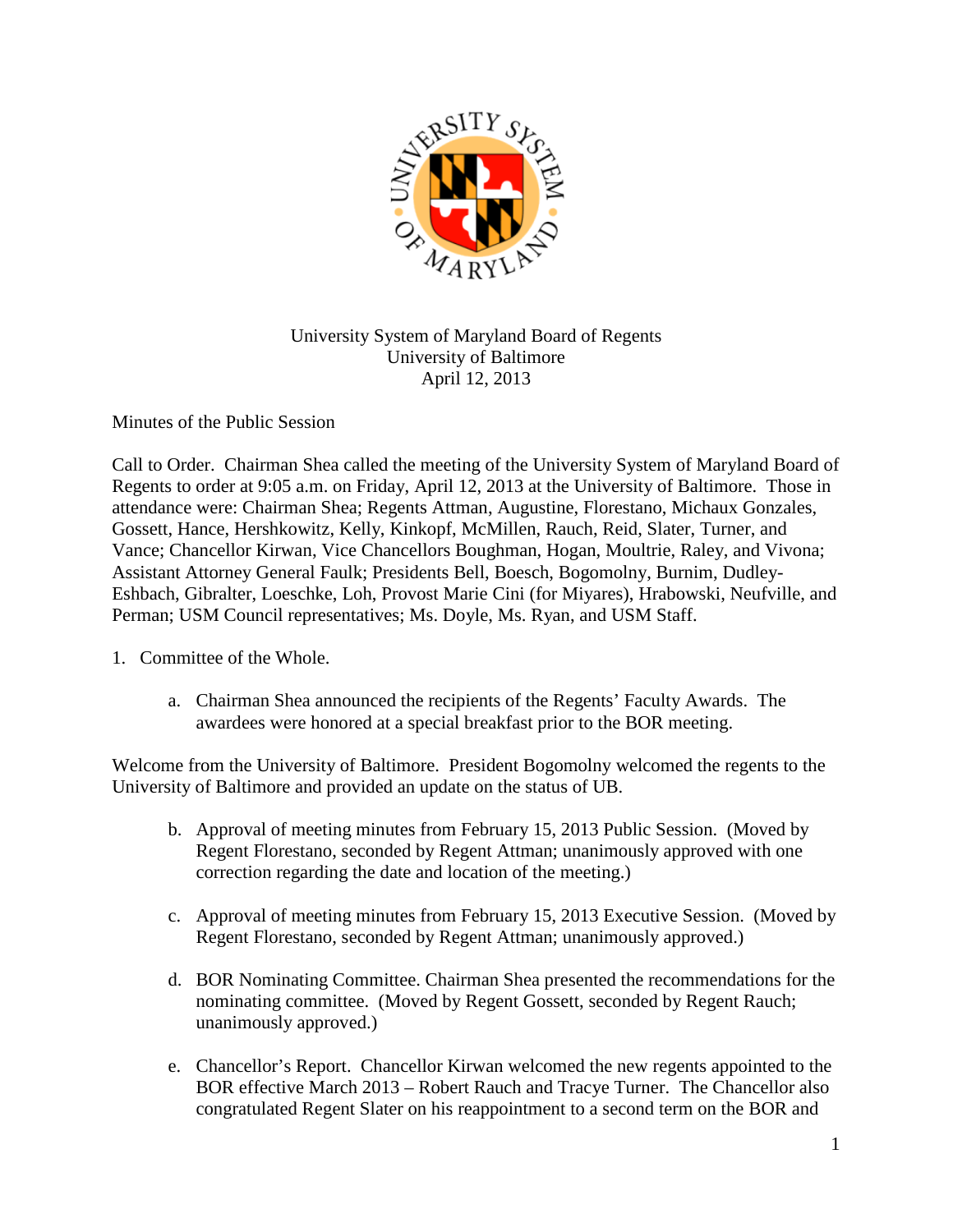welcomed the new student regent, Samim Manizade, who will begin his term July 1, 2013. Chancellor Kirwan thanked President Bogomolny and the University of Baltimore for hosting the meeting and highlighted some of the notable achievements of the university. He also reviewed the highlights of the activities, rankings, accomplishments and recognitions of the other USM institutions. The Chancellor reported on the outcomes of the recently completed legislative session which included a capital budget that included all of the requested USM projects and an operating budget that increased by 7.5 percent with an increase of state general funds and HEIF funds by just over \$80.5 million. The budget included \$22 million in enhancement funds to promote and foster priorities of the USM, Governor and General Assembly in STEM and health targeted enrollment, research, entrepreneurship and commercialization and academic transformation and college completion. In terms of legislation, almost all of the bills impacting the USM were resolved favorably. Chancellor Kirwan also reviewed the details of the College Readiness and Completion Act. He concluded by pointing out that results of the legislative session reaffirmed the strong commitment of Governor O'Malley and the General Assembly to keep Maryland's public universities affordable, accessible, of the highest quality, and accountable.

- 2. Report of Councils.
	- a. Council of University System Presidents. President Burnim presented the report of the council noting that they held two meetings since the last BOR meeting – March 4 and April 1. The topics discussed at these meetings included: Chancellor Kirwan's Atwell Lecture at ACE, possible impacts of sequestration. Recommendations regarding the non-exempt pay plan, post tenure review policy, requirements of the BOR Policy on accreditation of USM police forces, and Impact of the America Cares Act.
	- b. University System of Maryland Student Council. Ms. Zwerling presented the report on behalf of Mr. Cohen. The council met on February 24 and discussed a wide range of topics including shared governance, the legislative session, mental health, and textbooks.
	- c. Council of University System Staff. Ms. Sullivan presented the report. The council met on February 19 in Annapolis for the council's yearly advocacy day. They also held a meeting on March 26 and discussed the status of the council's goals for the year, concerns about the effects of the sequestration, and developing a more proactive approach to support USM's goals during each legislative session and to better represent faculty and staff employee issues at the state level.
	- d. Council of University System Faculty. Dr. Zimmerman presented the report of the council, which met on February 18 and March 11 at SU. The council discussed the following issues: language in the draft revision of BOR policy II 2.30 on sick leave for faculty, the state of shared governance at UMB and SU, changes to the BOR policy on human subjects of research, a bylaws change that requires CUSF activities to be formally publicized and available to faculty.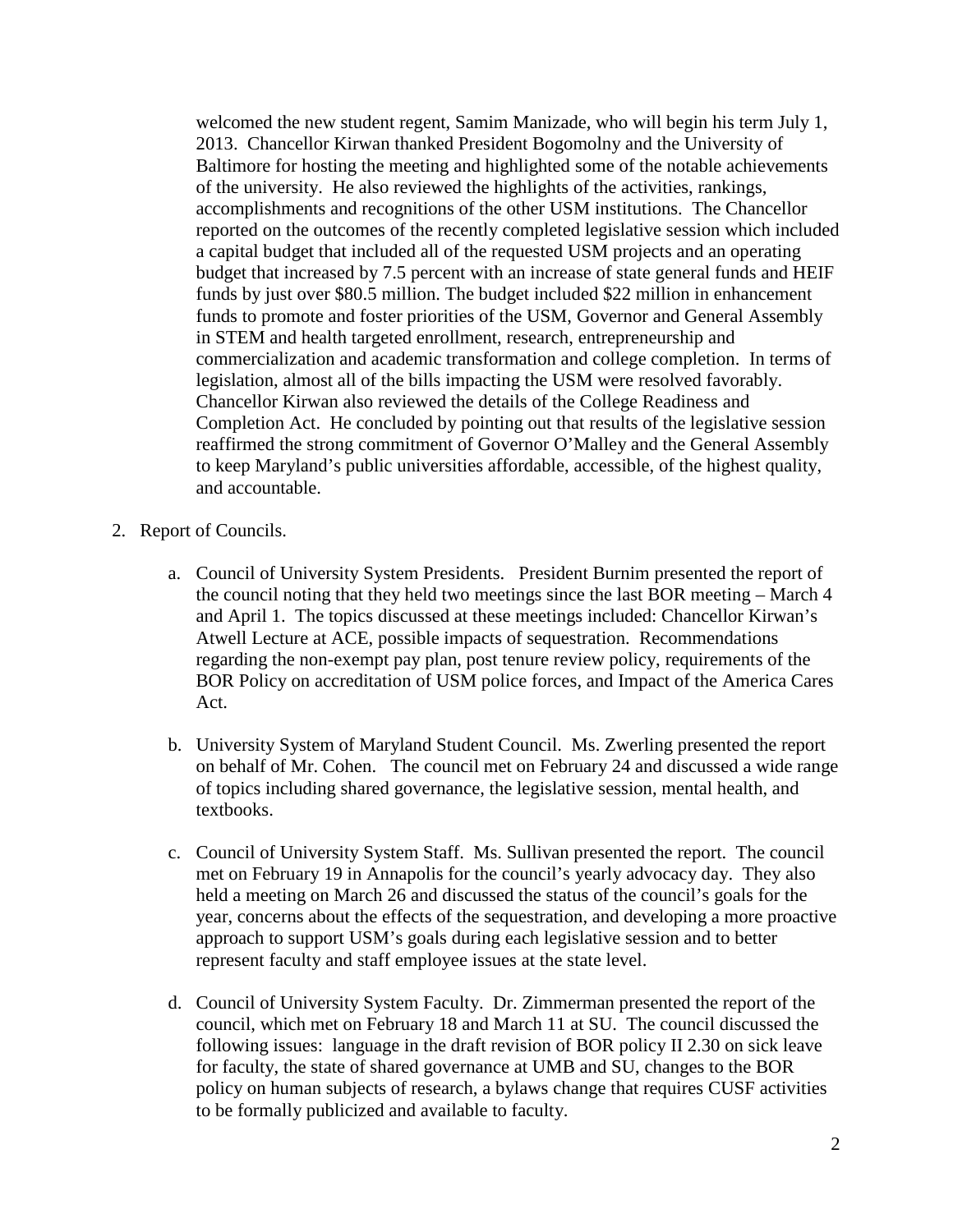- 3. Committee on Education Policy and Student Life. Regent Michaux-Gonzales provided the report of the committee.
	- a. Approval of meeting minutes from February 15, 2013 Closed Session. (Moved by Regent Florestano, seconded by Regent Reid; unanimously approved.)
	- b. Approval of meeting minutes from March 13, 2013 Public Session. (Moved by Regent Reid, seconded by Regent Vance; unanimously approved.)
	- c. Approval of meeting minutes from March 13, 2013 Closed Session. (Moved by Regent Gossett, seconded by Regent Kinkopf; unanimously approved.)
	- d. New Academic Program Proposals.
		- i. FSU: Bachelor of Science in Elementary and Middle School Dual Certification. (Moved by Regent Michaux Gonzales, seconded by Regent Florestano; unanimously approved.)
		- ii. SU: Doctorate of Education in Contemporary Curriculum Theory and Instruction: Literacy. (Moved by Regent Vance, seconded by Regent Hershkowitz; unanimously approved.)
		- iii. UB: Master of Science in Nonprofit Management and Social Entrepreneurship. (Moved by Regent Reid, seconded by Regent Florestano; unanimously approved.)
	- e. University System of Maryland Policy on Human Subjects of Research IV-2.10. (Moved by Regent Kelly, seconded by Regent Gossett; unanimously approved.)
	- f. USM Strategic Plan Implementation: Transforming the Academic Model to Meet the Higher Education and Leadership Needs of Maryland's 21<sup>st</sup> Century Students, Citizens, and Businesses (Leadership and Civic Engagement Survey). Regent Michaux Gonzales presented the report.
	- g. Center for Innovation and Excellence in Learning and Teaching (CIELT). Regent Michaux Gonzales presented the report.
	- h. Report: SAT Percentile Distributions of First-Time Undergraduates, Fall 2008-2012. Regent Michaux Gonzales presented the report.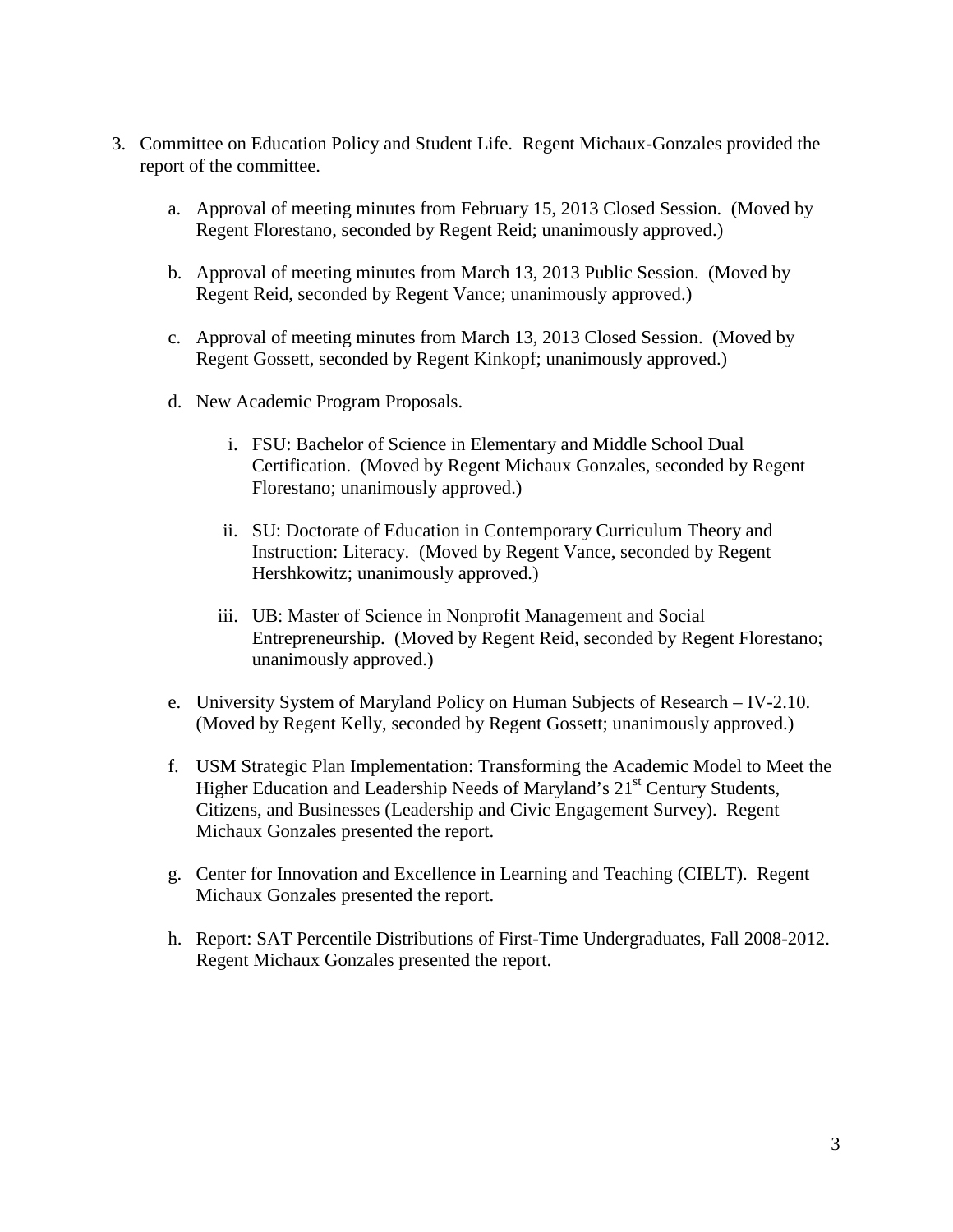- i. Report: USM Enrollment Projections, Fall 2013-Fall 2022. Regent Michaux Gonzales presented the report.
- j. Report: Transfer Students to the USM: Patterns of Enrollment and Success, Updated through FY 2012. Regent Michaux Gonzales presented the report.
- 4. Committee on Finance. Regent Kelly provided the report of the committee.
	- a. Approval of meeting minutes from March 28, 2013 Public Session. (Moved by Regent Kelly, seconded by Regent Attman; unanimously approved.)
	- b. Approval of meeting minutes from March 28, 2013 Closed Session. (Moved by Regent Kelly, seconded by Regent Attman; unanimously approved.)
	- c. University System of Maryland: Enrollment Projections: 2013-2022. (Moved by Regent Kelly, seconded by Regent Gossett; unanimously approved.)
	- d. University System of Maryland: Self-Support Charges and Fees for FY 2014. (Moved by Regent Kelly, seconded by Regent Gossett; unanimously approved.)
	- e. University of Maryland, Baltimore County: Food Service Contract Renewal. (Moved by Regent Kelly, seconded by Regent Florestano; approved; Regent Shea abstained from the vote.)
	- f. Towson University: Increase Authorization for Campus Safety and Circulation Improvements Phase II. (Moved by Regent Kelly, seconded by Regent Florestano; approved; Regents Jim Shea and David Kinkopf abstained from the vote.)
	- g. University System of Maryland: Review of Capital Improvement Projects. Regent Kelly presented the report.
- 5. Committee on Economic Development and Technology Commercialization. Regent Attman provided the report of the committee.
	- a. Approval of meeting minutes from March 28, 2013 Public Session. (Moved by Regent Attman, seconded by Regent Reid; unanimously approved.)
	- b. Approval of meeting minutes from March 28, Closed Session. (Moved by Regent Attman, seconded by Regent Reid; unanimously approved.)
- 6. Committee on Effectiveness and Efficiency. Regent Slater provided the report of the committee.
	- a. Approval of meeting minutes from March 13, 2013 Public Session. (Moved by Regent Slater, seconded by Regent Hance; unanimously approved.)